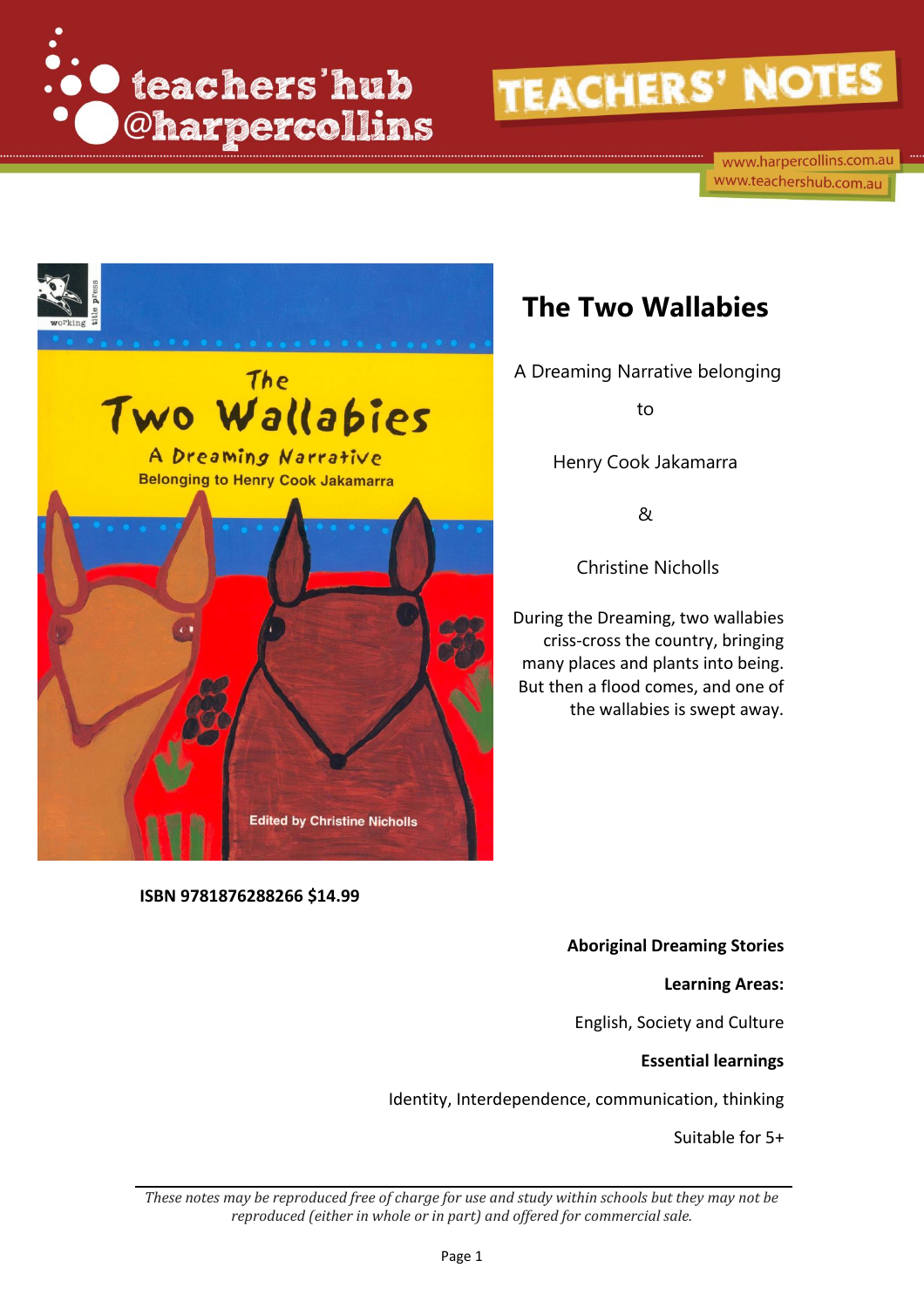

www.harpercollins.com.au www.teachershub.com.au

### Teaching Notes

Accessing and consulting with a local Aboriginal person:

• Can provide you with an excellent source of ideas and knowledge to ensure that your experiences are appropriate, purposeful and relevant for the children. • Will ensure that your curriculum has an Indigenous Australian perspective. Contact your District based Aboriginal Education personnel or

[www.dreamtime.net.au/teachers/links.cfm#education](http://www.dreamtime.net.au/teachers/links.cfm#education)

"…...Dreaming Stories are not fairytales; they are not fictions made up to entertain children. One original purpose for Aboriginal and Torres Strait Islander traditional stories was to lay down rules for living. Dreaming Stories also carry knowledge from one generation to another about the world, the Law, society, and the life and death of people. They are serious pieces of communication, with a serious purpose. Accordingly, educators have a responsibility to treat the stories with the same respect that they receive in Indigenous communities."

Connor, J 2007, Dreaming Stories: A springboard for learning, Early Childhood Australia, ACT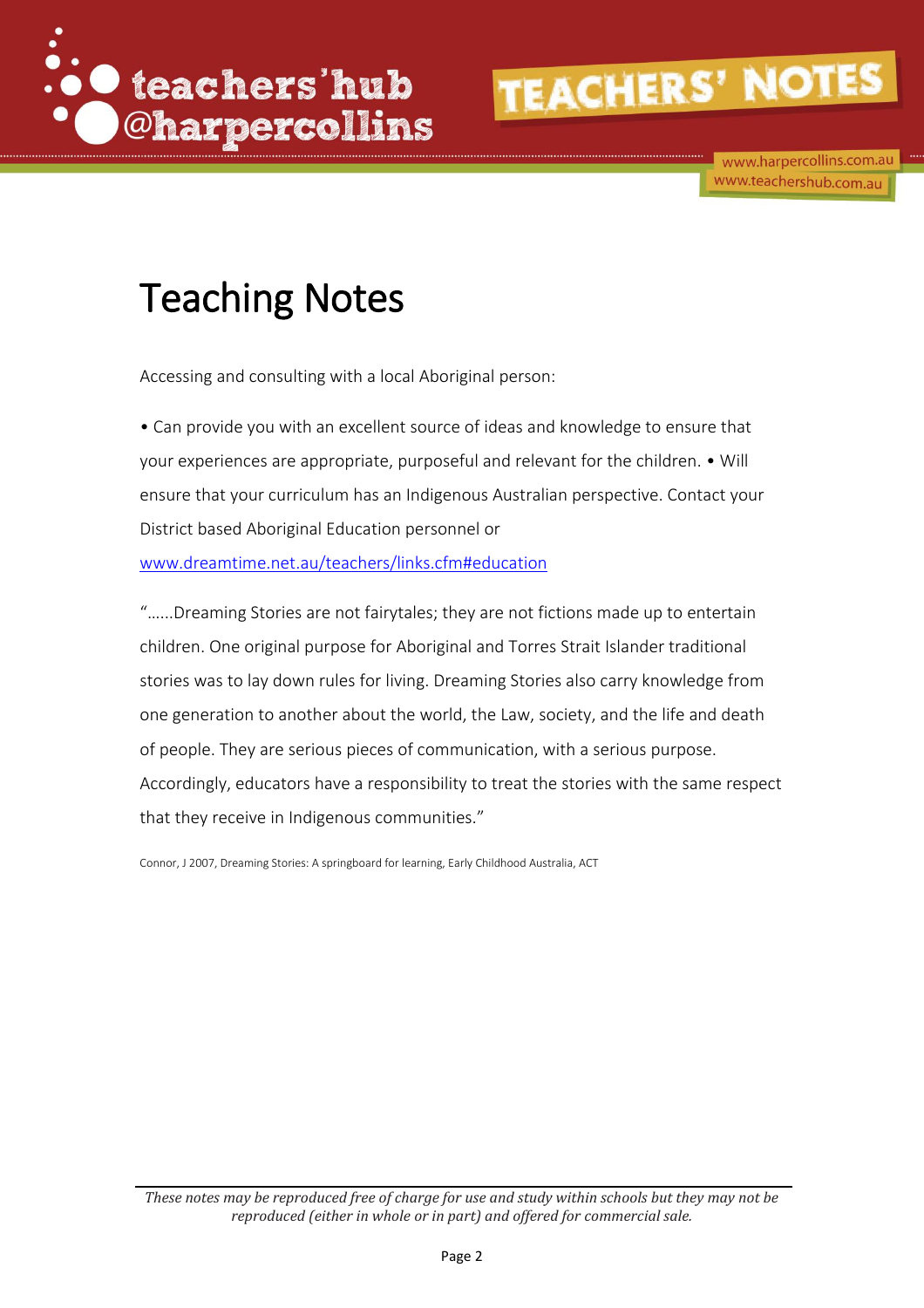

www.harpercollins.com.au www.teachershub.com.au

#### Engaging with language and Literacy

When reading stories to young children it is important to remember:

- You can tell the story without having to read all the words
- You can simplify the words to suit the child's needs.
- You can tell the story by talking about what is happening in the pictures

• It is ok to read books with a small group of interested children, it does not always have to be the whole group.

• The entire story does not have to be finished in one sitting.

#### Book Introduction

You may want to introduce the story in the following way:

• Tell the children the title of the book and talk about the cover illustration.

• Make puppet characters with the children. Let the children draw the birds or provide them with a picture, cut it out and stick it to a straw or pop stick. You may want to add wings by either sticking on craft feathers or folding paper into a fan.

#### Enjoying Dramatic Play

Retelling the story through play will not only increase the children's understanding of the story but also their understanding of how stories work.

Involve the children in the fun of revisiting and retelling the story through play with masks, puppets or toys.

Recreate the setting of the story with a group of interested children. Discuss with the children where the story took place and what it looked like.

#### Paint a mural with the children

• Help the children draw an outline for each of the scenes and then let the children paint them.

• The paintings can be hung in sequence to make a backdrop for the children to reenact the story.

*These notes may be reproduced free of charge for use and study within schools but they may not be reproduced (either in whole or in part) and offered for commercial sale.*